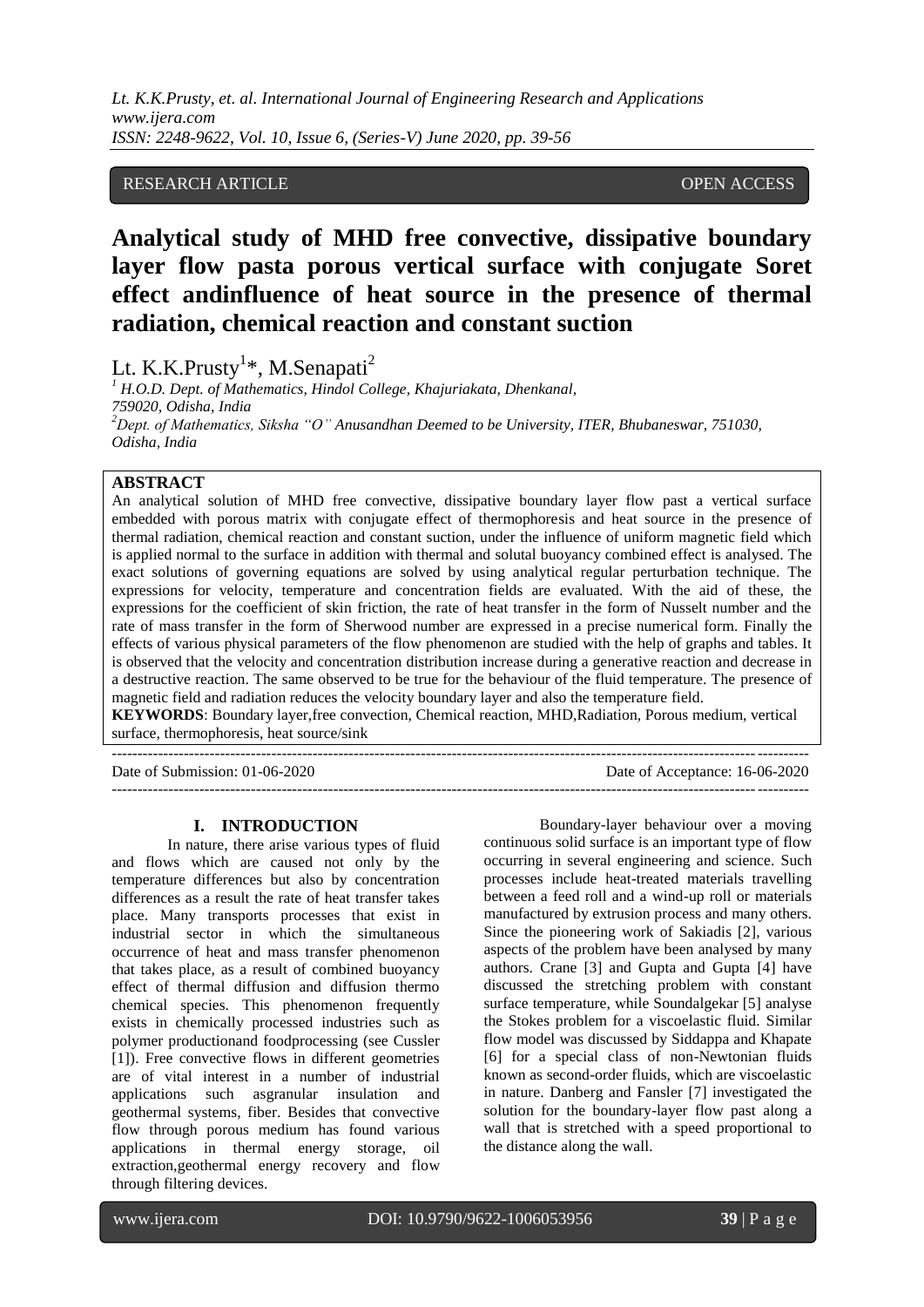Currently, magneto hydrodynamics is very much attracting the attention of the many researchers and authors due to its applications in engineering and geophysics. Raju and Varma [8], Magyari et al. [9], Ravikumar et al. [10], Chamkha [11], Makinde and Mhone [12], Hayat et al. [13], etc. are the few name mentioned over here who provide significant contributions in this area. When high temperatures attained in some engineering devices, such as, gas, can be ionized and so becomes a good electrical conductor. The plasma or ionized gas interacts with the magneticand alters heat transfer and friction characteristic. Since, some fluids can also emit and absorb thermal radiation, therefore it put keen attentionto study the behaviour of magnetic field on the temperature distribution and heat transfer when the fluid is not only an electrical conductor but also capable of emitting and absorbing thermal radiation. This is of so interest because heat transfer by thermal radiation is becoming of greater importance when we are concerned with higher operating temperatures and space applications. Soundalgekar and Takhar [14],analysed the effect of radiation using the Cogley–Vincentine–Gilles equilibrium model on the natural convection flowof a gas past along a semiinfinite plate. For the same gas Takhar et al. [15] analysed the radiation effect on the MHD free convection flow past along a semi-infinite vertical plate. Later, Hossain et al. [16] studied the effect of radiation on free convection from a porous vertical plate. Muthucumarswamy and Kumar [17] studied theeffect of thermal radiation on moving infinite vertical plate having variable temperature. Mazumdar and Deka [18] investigated MHD flow past an impulsively started infinite vertical plate in presence of thermal radiation. Combined effects of radiation and mass transfer on a free convection flow through a porous medium bounded by a vertical surface were analysed by Raju et al. [19]. Satya Narayana et al. [36] studied the influence of Hall current and radiation absorption on MHD micropolar fluid in a rotating system.

The growing need for chemical reactions in hydrometallurgical and chemicalindustries requires the analysis of heat and mass transfer process in the presence of chemical reaction. The presence of a foreign mass in a fluid provides some kind of chemical reaction. This can be presented either by itself or as mixtures with a fluid. In various chemical engineering practices, a chemical reaction occurs between a foreign mass and the fluid in which the plate is moving. These phenomenons take place in several industrial fields, such as,manufacturing of ceramics, polymer productionor glassware and food processing. A chemical reaction can be classified as either a heterogeneous or

homogenous process that depends on whether it occurs on an interface or a single phase volume reaction. The influence of chemical reaction on heat and mass transfer process in a laminar boundary layer flowhas been investigated under different conditions by various researchers[20–28]. The influence of a chemical reaction on a moving isothermal vertical surface having injection orsuctionhas been discussed by Muthucumarswamy [29]. Presently, Manivannan et al. [30]analysed effectof chemical reaction and radiation on isothermal vertical oscillating plate having variable mass diffusion. The chemical reaction and radiation effects on unsteady MHD free convection flow and mass transfer through viscous incompressible fluid past a heated vertical plate immersed in porous medium in addition with of heat source was studied by Sharma et al. [31]. The effects of chemical reaction on free convection flow through a porous medium bounded by a vertical surface was analysed by Mahapatra et al. [32].

Motivated by the above cited work, here we have made an attempt to analyse the influence of heat and mass transfer phenomenon on a steady flow of viscous fluid embedded in a porous medium bounded by a porous surface subjected to suction or injection with a constant viscosity in the presence of thermal and mass buoyancy, radiation and homogenous chemical reaction of first order, which is an extension to the work of Raju et al. [45].

In few decades of our time, both experimental and theoretical analysis of viscous incompressible Non-Newtonian fluids has been examined extensively. Theoretical analysis of such kind of flow of fluid past along an infinite heated vertical porous plate is found useful due to its huge applications in many industrial fields such as various scientific and engineering processing like polymer processing, food processing, coating,paper production and extraction of polymer sheets,glassfibre production and hot rolling.

However, the heat and mass transfer problem for flow model of a laminar boundary layer over a stretching sheet in a saturated porous medium has found useful application in the metallurgy field and chemical engineering process (see [39–42] for review). Chemical reaction can be classified as either homogeneous or heterogeneoustype; this depends on whether the reaction occurs at an interface or as a single phase volume reaction. Direct effect of chemicalreaction depends on the nature of the reaction whether the reaction is heterogeneous or homogeneous. According to Cussler [43], a homogeneous reaction is one that occurs uniformly throughout a given phase. On the other hand, a heterogeneous reaction takes place in a restricted area or within the boundary of a phase. In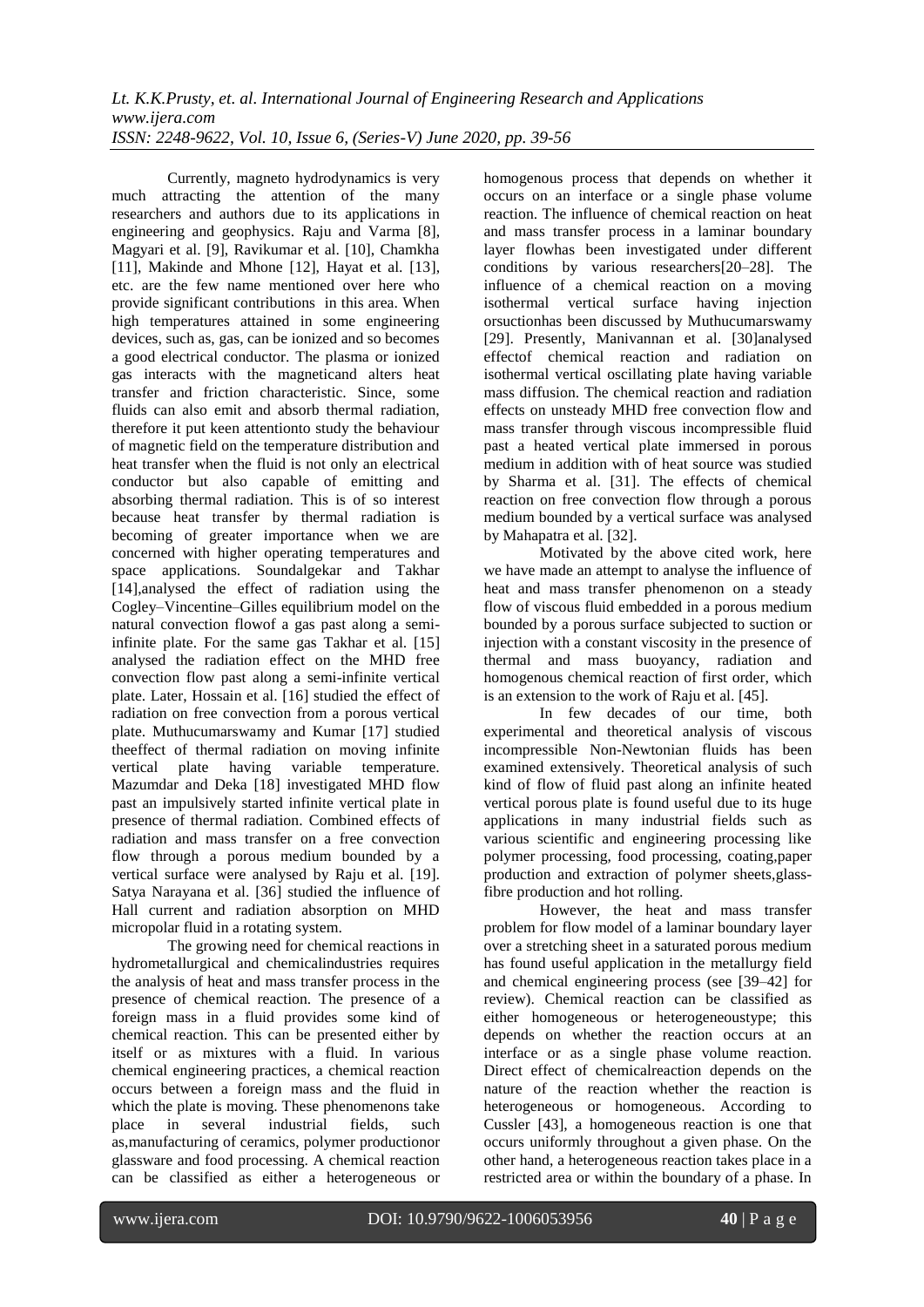most of the cases of chemical reactions, the reaction rate depends on the concentration of the species itself. A reaction is of order n, if the reaction rate is proportional to the nth power of concentration. In particular, a reaction is of first order, if the rate of reaction is directly proportional to concentration itself (see Salem and El-Aziz [44]). Changes in fluid density gradients may be caused by non-reversible chemical reaction in the system as well as by the differences in molecular weight between values of the reactants and the products.

#### **II. MATHEMATICAL MODEL**

We consider a viscous, incompressible, electrically conducting and radiating fluid through a porous medium occupying a semi-infinite region of the space bounded by a vertical infinite surface. The *x*\* axis is taken along the surface in an upward

direction and the  $y^*$  axis is normal to it. A uniform magnetic field  $B_0$  is assumed to be applied in a direction perpendicular to the surface. Heat source  $Q_0$  is subjected to the system. The properties of a fluid are assumed to be constant except for the density in the body force term. In addition a chemically reactive species is assumed to be emitted from the vertical surface into a hydrodynamic flow field. It diffuses into the fluid, where it under goes a homogenous chemical reaction. Due to the effect of thermophoresis to all phases of liquid matter, the Soret effect exhibits different responses to the force of a temperature gradient. The reaction is assumed to take place entirely in the stream. Then the fully developed flow under the above assumptions through a highly porous medium is governed by the following set of equations:

$$
\frac{\partial v^*}{\partial y^*} = 0
$$
\n
$$
v^* \frac{\partial u^*}{\partial y^*} = v \frac{\partial^2 u^*}{\partial y^{*2}} + g \beta_T (T^* - T^*) + g \beta_C (C^* - C^*) - \frac{\sigma B_0^2}{\rho} u^* - \frac{vu^*}{k_p} \dots \dots \dots \dots (2)
$$
\n
$$
v^* \frac{\partial T^*}{\partial y^*} = \frac{k}{\rho C_p} \frac{\partial^2 T^*}{\partial y^{*2}} + \frac{v}{C_p} \left(\frac{\partial u^*}{\partial y^*}\right)^2 - \frac{1}{\rho C_p} \frac{\partial q_r}{\partial y^*} + \frac{Q_0}{\rho C_p} (T^* - T^*) \dots \dots \dots \dots (3)
$$
\n
$$
v^* \frac{\partial C^*}{\partial y^*} = D \frac{\partial^2 C^*}{\partial y^{*2}} - k(C^* - C^*) - \frac{\partial}{\partial y^*} (V_T C) \dots \dots \dots \dots \dots (4)
$$

It is assumed that the level of species concentration is very low; hence the heat generated due to chemical reaction is neglected. The relevant boundary conditions are given as follows<br>  $u^* = 0, T^* = T_w, C^* = C_w, at y^* = 0$ 

reaction is neglected. The relevant boundary conditions are given as follows  
\n
$$
u^* = 0, T^* = T_w, C^* = C_w, at y^* = 0
$$
  
\n $u^* \rightarrow 0, T^* \rightarrow T_\infty^*, C^* \rightarrow C_\infty^*, at y^* \rightarrow \infty$  (5)

Equation (1) gives that *v*\* constant 0 *<sup>v</sup>* ..................................................(6)

In the optically thick limit, the fluid does not absorb its own emitted radiation in which there is no selfabsorption, but it does absorb radiation emitted by the boundaries. Cogley et al. [27] showed that in the optically thick limit for a non-gray gas near equilibrium as given below.<br> $\frac{\partial q_r}{\partial x^*} = 4(T^* - T_*^*)\int K_{\lambda w} \left(\frac{de_{b$ thick limit for a non-gray gas near equilibrium as given below.

\* 1 0 4( \* \*) 4 ( \* \*).......................................(7) \* *r b w w <sup>q</sup> de T T K d I T T y dT* 

On introducing the following nondimensional quantities,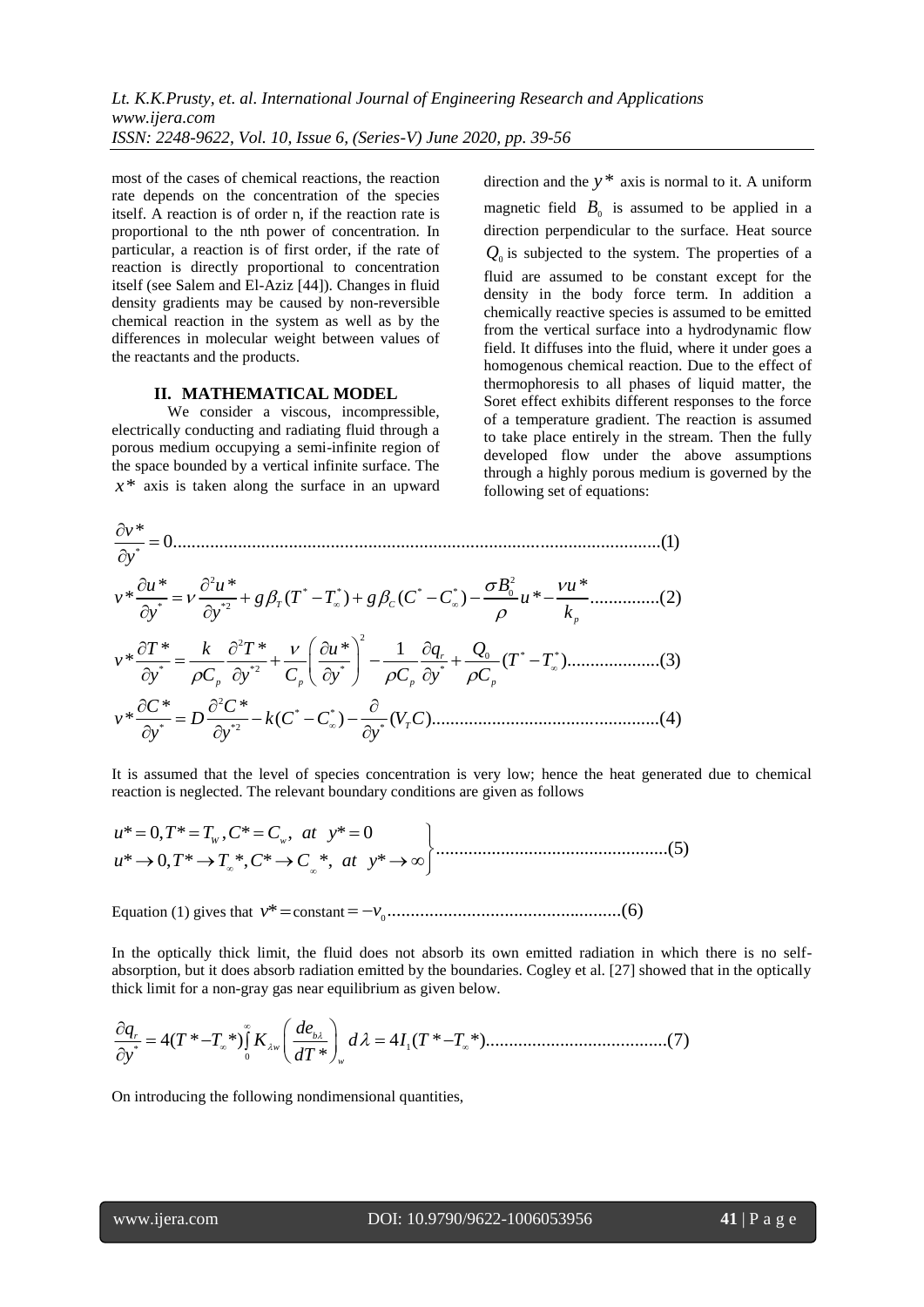$$
USSN: 2248-9622, Vol. 10, Issue 6, (Series-V) June 2020, pp. 39-56
$$
\n
$$
u = \frac{u^*}{v_0}, y = \frac{v_0 y^*}{v}, \theta = \frac{T^* - T_a^*}{T_w - T_a^*}, C = \frac{C^* - C_a^*}{C_w - C_a^*},
$$
\n
$$
Pr = \frac{\mu C_p}{k}, Sc = \frac{v}{D}, M = \frac{\sigma B_0^2 v}{\rho v_0^2}, k = \frac{v_0^2 k_p}{v^2}
$$
\n
$$
Gm = \frac{vg \beta_c (C_w - C_a^*)}{v_0^3}, E = \frac{v_0^2}{c_p (T_w - T_a^*)},
$$
\n
$$
F = \frac{4I_1 v^2}{kv_0^2}, S = \frac{v^2 Q_0}{K v_0^2}, Sr = \frac{T_f \Delta C}{t_p \Delta T} = \frac{T_f (C_w - C_a^*)}{t_p (T_w - T_a^*)}
$$
\n
$$
k_0 = \frac{vk_c}{v_0^2}, V_T = \frac{t_p \mu}{\rho T_f} \frac{\partial T^*}{\partial y^*},, Gr = \frac{v g \beta_T (T_w - T_a^*)}{v_0^3}
$$

The non-dimensional form of the governing equations (2) – (4) reduce to  
\n
$$
u'' + u' = -Gr\theta - GmC + M_1u
$$
  
\n $\theta'' + Pr \theta' = -Pr Eu'^2 + (F - S)\theta$   
\n $C'' + ScC' = k_0ScC + \frac{Sc}{Sr}\theta''$   
\nWhere  $M_1 = M + \frac{1}{k}$ ,

The corresponding boundary conditions (5) are reduced to nondimensional form given by

where 
$$
M_1 = M + \frac{1}{k}
$$
,  
The corresponding boundary conditions (5) are reduced to nondimensional form given by  
 $u = 0, \theta = 1, C = 1$  at  $y = 0$   
 $u \rightarrow 0, \theta \rightarrow 0, C \rightarrow 0$ , at  $y \rightarrow \infty$  (10)

### **III. SOLUTION OF THE PROBLEM**

In order to solve the coupled nonlinear system of equations (9)with the boundary conditions (10), the following simple regular perturbation technique is used. The governing system of equations (9) is expanded in Powers of

|                                                                       | simple regular perturbation technique is used. The governing system of equations (7) is $\sigma$ |
|-----------------------------------------------------------------------|--------------------------------------------------------------------------------------------------|
| Eckert number $E$ $\left\langle \ll 1 \right\rangle$ .                |                                                                                                  |
|                                                                       |                                                                                                  |
| $u = u_0 + Eu_1 + O(E^2)$<br>$\theta = \theta_0 + E\theta_1 + O(E^2)$ |                                                                                                  |
| $C = C_0 + EC_1 + O(E^2)$                                             |                                                                                                  |
|                                                                       |                                                                                                  |

Substituting equations (11) into system of equations (9) and equating the coefficients at the terms with the same powers of E, and neglecting the terms of higher order, the following equations are obtained.

Zero order terms: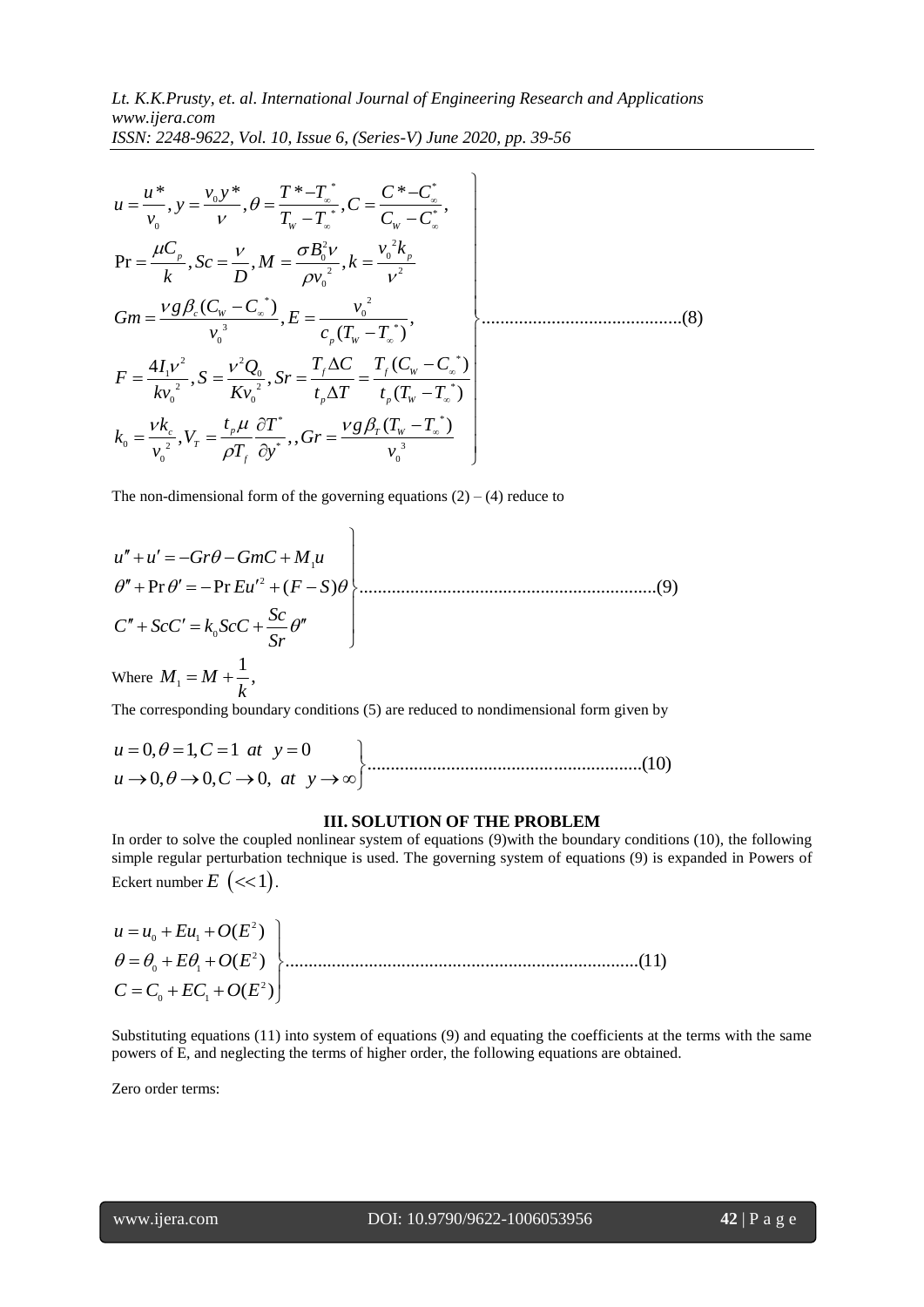$$
ISSN: 2248-9622, Vol. 10, Issue 6, (Series-V) June 2020, pp. 39-56
$$
  

$$
u''_0 + u'_0 = -Gr\theta_0 - GmC_0 + M_1u_0
$$
  

$$
\theta''_0 + \Pr \theta'_0 - (F - S)\theta_0 = 0
$$
  

$$
C''_0 + ScC'_0 = k_0ScC_0 + \frac{Sc}{Sr}\theta''_0
$$
 (12)

First order terms:

First order terms:  
\n
$$
u''_1 + u'_1 = -Gr\theta_1 - GmC_1 + M_1u_1
$$
\n
$$
\theta''_1 + \Pr \theta'_1 - (F - S)\theta_1 = -\Pr u'^2_0
$$
\n
$$
C''_1 + ScC'_1 = k_0 ScC_1 + \frac{Sc}{Sr} \theta''_1
$$
\n(13)

The corresponding boundary conditions are

The corresponding boundary conditions are  
\n
$$
u_0 = 0
$$
,  $u_1 = 0$ ,  $\theta_0 = 1$ ,  $\theta_1 = 0$ ,  
\n $C_0 = 1$ ,  $C_1 = 0$ , at  $y = 0$   
\n $u_0 \rightarrow 0$ ,  $u_1 \rightarrow 0$ ,  $\theta_0 \rightarrow 0$ ,  $\theta_1 \rightarrow 0$ ,  
\n $C_0 \rightarrow 0$ ,  $C_1 \rightarrow 0$  at  $y \rightarrow \infty$  (14)

Solving system of equations (12) and (13) under the boundary conditions (14), the following solutions are obtained. (1 )exp( ) exp( )...............................................................(15) bootving system of equations (12) and (1)<br>bobtained.<br> $C_0 = (1 - L_1) \exp(k_2 y) + L_1 \exp(k_4 y)$ ing system of equations (12) and (13)<br>ined.<br>=  $(1 - L_1) \exp(k_2 y) + L_1 \exp(k_4 y)$ 

0 1 2 1 4

$$
C_0 = (1 - L_1) \exp(k_2 y) + L_1 \exp(k_4 y) \dots
$$
  

$$
k_1 = \frac{-Sc + \sqrt{Sc^2 + 4k_0Sc}}{2}, k_2 = \frac{-Sc - \sqrt{Sc^2 + 4k_0Sc}}{2}
$$
  

$$
k_3 = \frac{-\Pr + \sqrt{\Pr^2 + 4(F - S)}}{2}, k_4 = \frac{-\Pr - \sqrt{\Pr^2 + 4(F - S)}}{2}
$$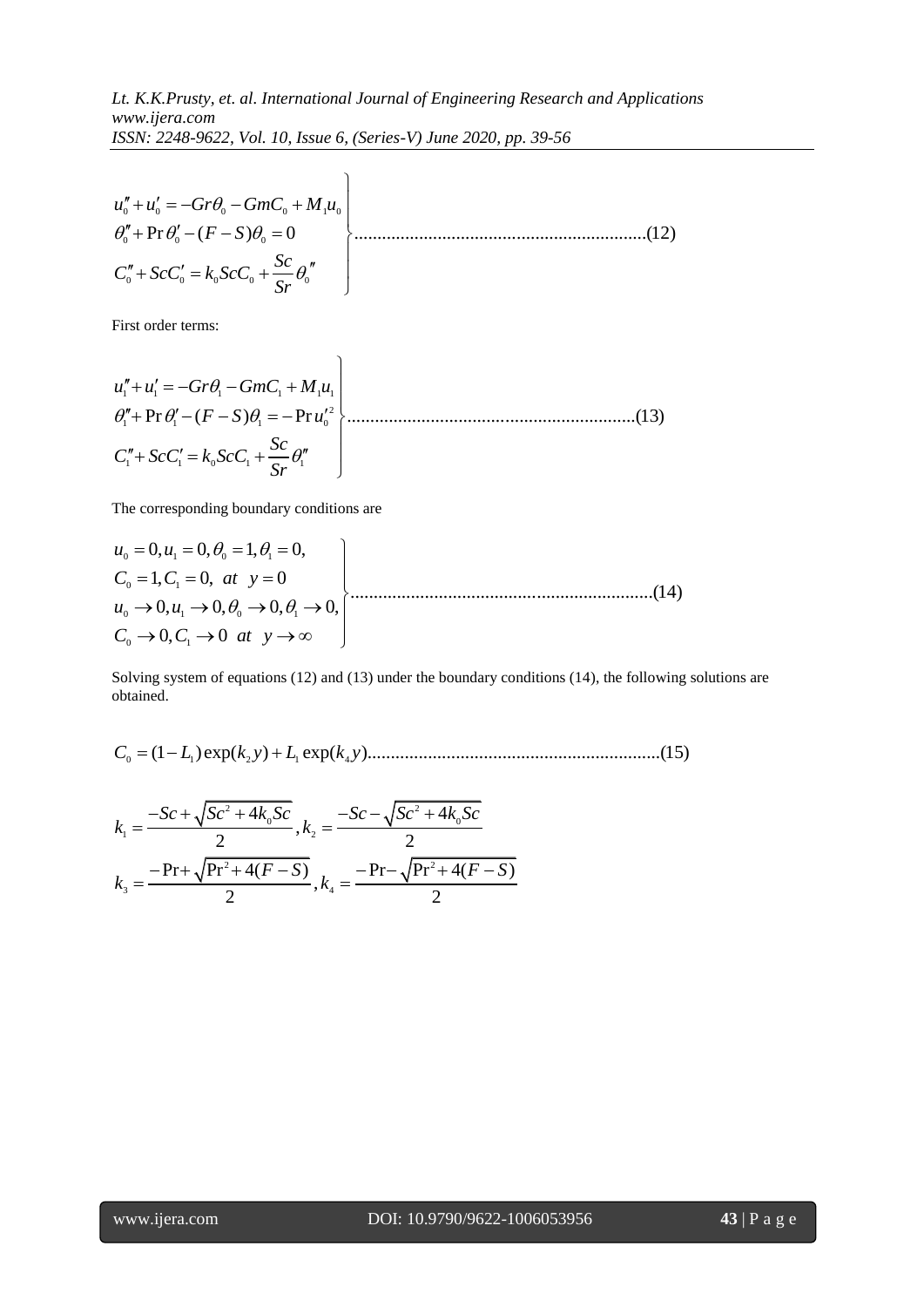$\theta_{0} =$ 

0 8 2 10 4 10 6 exp( ) exp( ) exp( ).................................................. *u k k y L k y k k y* (17) 1 1 4

$$
u_0 = k_s \exp(k_2 y) + L_{10} \exp(k_4 y) + k_{10} \exp(k_6 y) \dots
$$
  
\n
$$
L_{10} = k_7 + k_9, k_5 = \frac{-1 + \sqrt{1 + 4M_1}}{2},
$$
  
\n
$$
k_6 = \frac{-1 - \sqrt{1 + 4M_1}}{2}, k_7 = \frac{-Gr}{(k_4 - k_5)(k_4 - k_6)},
$$
  
\n
$$
k_8 = \frac{L_1 - 1}{(k_2 - k_5)(k_2 - k_6)}, k_9 = \frac{-GmL_1}{(k_4 - k_5)(k_4 - k_6)}
$$
  
\n
$$
L_1 = \frac{Sc}{Sr} \frac{k_4^2}{(k_4 - k_1)(k_4 - k_2)}
$$

<sup>1</sup>  $\overline{S}r (k_4 - k_1)(k_4 - k_2)$ <br>
<sup>1</sup><sub>1</sub> =  $k_{29} \exp(k_4 y) + k_{23} \exp(k_{17} y) + k_{24} \exp(k_{18} y)$  $+k_{25} \exp(k_{19}y) + k_{26} \exp(k_{20}y) + k_{27} \exp(k_{21}y)$ 28 22 exp( ).....................................................................................................(18) *k k y*  $k_{29} \exp(k_4 y) + k_{23} \exp(k_{17} y) + k_{24} \exp(k_{18} \exp(k_{19} y) + k_{26} \exp(k_{20} y) + k_{27} \exp(k_{21} y)$ Sr  $(k_4 - k_1)(k_4 - k_2)$ <br>  $k_{29} \exp(k_4 y) + k_{23} \exp(k_{17} y) + k_{24} \exp(k_{18} y)$  $k_{29}$  exp( $k_{4}y$ ) +  $k_{23}$  exp( $k_{17}y$ ) +  $k_{24}$  exp( $k_{18}$ )<br> $k_{25}$  exp( $k_{19}y$ ) +  $k_{26}$  exp( $k_{20}y$ ) +  $k_{27}$  exp( $k_{21}y$  $L_1 = \frac{1}{Sr} \frac{k_4 - k_1(k_4 - k_2)}{(k_4 - k_1)(k_4 - k_2)}$ <br>  $\theta_1 = k_{29} \exp(k_4 y) + k_{23} \exp(k_{17} y) + k_{24} \exp(k_{18} y)$  $\theta_1 = k_{29} \exp(k_4 y) + k_{23} \exp(k_{17} y) + k_{24} \exp(k_{18} y) + k_{25} \exp(k_{19} y) + k_{26} \exp(k_{20} y) + k_{27} \exp(k_{21} y)$ 

10 *k* ( ), , *k k k k k k* 2 2 7 8 9 11` 10 6 <sup>2</sup> 2 2 12 7 9 4 13` 2 8 14 10 6 7 9 4 15 8 2 7 9 4 16 10 6 8 2 17 6 18 4 19 2 20 6 4 21 2 4 22 6 2 11 12 23 24 17 3 17 4 ( ) , , 2 ( ) , 2 ( ) , 2 , 2 , 2 , 2 , , , , Pr Pr , ( )( ) ( *k k k k k k k k k k k k k k k k k k k k k k k k k k k k k k k k k k k k k k k k k k k k k k k k* 18 3 18 4 13 14 25 26 19 3 19 4 20 3 20 4 15 16 27 28 21 3 21 4 22 3 22 4 29 23 24 25 26 27 28 , )( ) Pr Pr , , ( )( ) ( )( ) Pr Pr , , ( )( ) ( )( ) ( ) *k k k k k k k k k k k k k k k k k k k k k k k k k k k k k k k k k k*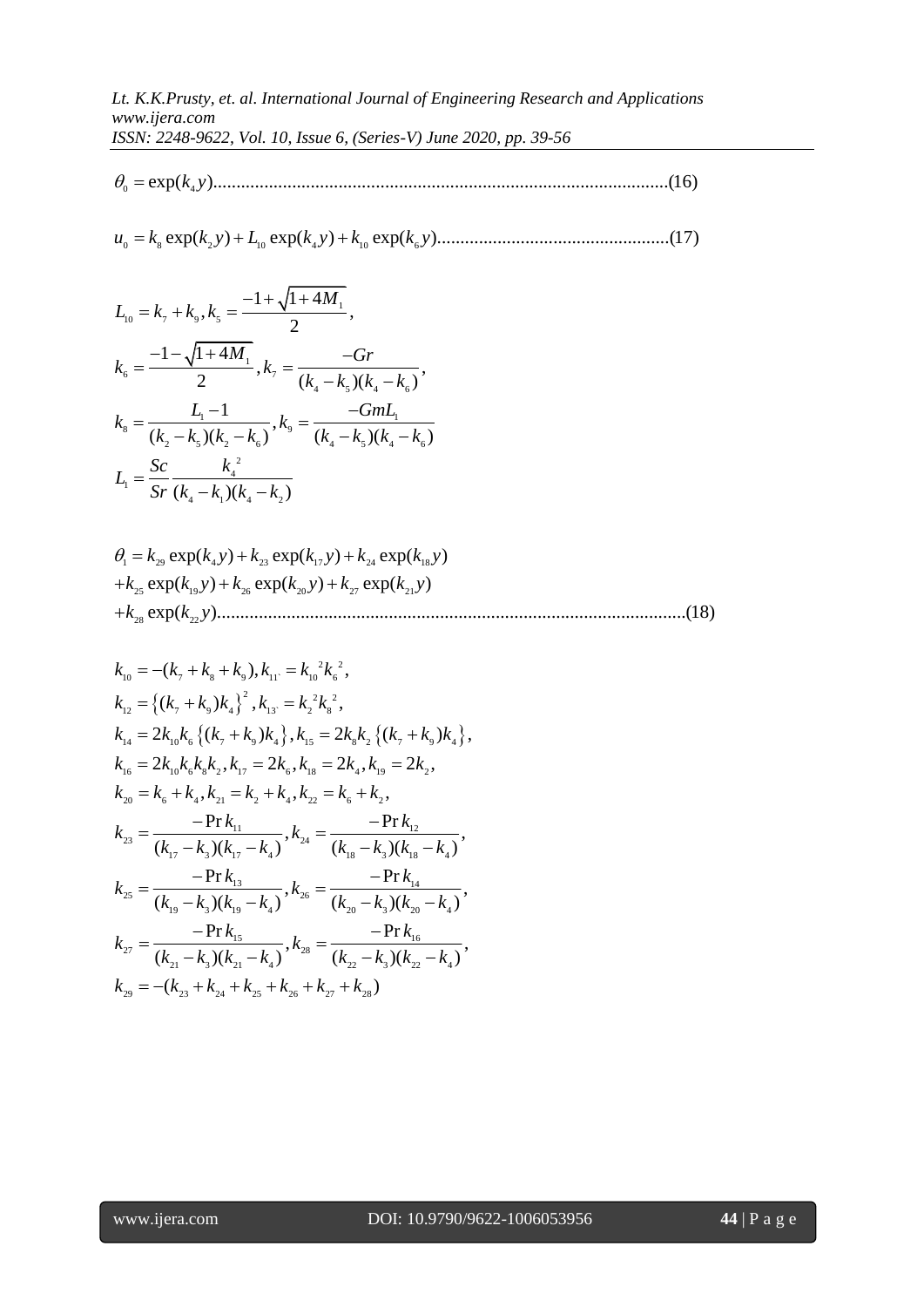$$
k_{30} = \frac{Sc}{Sr} k_{29} k_4^2, k_{31} = \frac{Sc}{Sr} k_{23} k_{17}^2,
$$
  
\n
$$
k_{32} = \frac{Sc}{Sr} k_{24} k_{18}^2, k_{33} = \frac{Sc}{Sr} k_{25} k_{19}^2,
$$
  
\n
$$
k_{34} = \frac{Sc}{Sr} k_{26} k_{20}^2, k_{35} = \frac{Sc}{Sr} k_{27} k_{21}^2
$$
  
\n
$$
k_{36} = \frac{Sc}{Sr} k_{28} k_{22}^2, k_{37} = \frac{k_{30}}{(k_4 - k_1)(k_4 - k_2)}
$$
  
\n
$$
k_{38} = \frac{k_{31}}{(k_{17} - k_1)(k_{17} - k_2)}, k_{39} = \frac{k_{32}}{(k_{18} - k_1)(k_{18} - k_2)},
$$
  
\n
$$
k_{40} = \frac{k_{33}}{(k_{19} - k_1)(k_{19} - k_2)}, k_{41} = \frac{k_{34}}{(k_{20} - k_1)(k_{20} - k_2)},
$$
  
\n
$$
k_{42} = \frac{k_{35}}{(k_{21} - k_1)(k_{21} - k_2)}, k_{43} = \frac{k_{36}}{(k_{22} - k_1)(k_{22} - k_2)},
$$
  
\n
$$
k_{44} = -(k_{37} + k_{38} + k_{39} + k_{40} + k_{41} + k_{42} + k_{43})
$$

$$
C_1 = k_{44} \exp(k_2 y) + k_{37} \exp(k_4 y) + k_{38} \exp(k_{17} y)
$$
  
+
$$
k_{39} \exp(k_{18} y) + k_{40} \exp(k_{19} y) + k_{41} \exp(k_{20} y)
$$
  
+
$$
k_{42} \exp(k_{21} y) + k_{43} \exp(k_{22} y) + \dots
$$
 (19)

+
$$
k_{42}
$$
 exp( $k_{21}$ ) +  $k_{43}$  exp( $k_{22}$ ) + .......  
\n $L_{44} = \frac{-Grk_{29}}{(k_4 - k_5)(k_4 - k_6)}, k_{45} = \frac{-Grk_{23}}{(k_{17} - k_5)(k_{17} - k_6)},$   
\n $k_{46} = \frac{-Grk_{24}}{(k_8 - k_5)(k_{18} - k_6)}, k_{47} = \frac{-Grk_{25}}{(k_{19} - k_5)(k_{19} - k_6)},$   
\n $k_{48} = \frac{-Grk_{26}}{(k_{20} - k_5)(k_{20} - k_6)}, k_{49} = \frac{-Grk_{27}}{(k_{21} - k_5)(k_{21} - k_6)},$   
\n $k_{50} = \frac{-Grk_{28}}{(k_{22} - k_5)(k_{22} - k_6)}, k_{51} = \frac{-Gmk_{44}}{(k_2 - k_5)(k_2 - k_6)},$   
\n $k_{52} = \frac{-Gmk_{37}}{(k_4 - k_5)(k_4 - k_6)}, k_{53} = \frac{-Gmk_{38}}{(k_1 - k_5)(k_1 - k_6)},$   
\n $k_{54} = \frac{-Gmk_{39}}{(k_{18} - k_5)(k_{18} - k_6)}, k_{55} = \frac{-Gmk_{30}}{(k_{19} - k_5)(k_{19} - k_6)},$   
\n $k_{56} = \frac{-Gmk_{41}}{(k_{20} - k_5)(k_{20} - k_6)}, k_{57} = \frac{-Gmk_{42}}{(k_{21} - k_5)(k_{21} - k_6)},$   
\n $k_{58} = \frac{-Gmk_{43}}{(k_{22} - k_5)(k_{22} - k_6)}, k_{57} = \frac{-Gmk_{42}}{(k_{21} - k_5)(k_{21} - k_6)},$   
\n $k_{58} = \frac{-Gmk_{43}}{(k_{22} - k_5)(k_{22} - k_6)},$   
\n $k_{59} = -(k_{44} + k_{45} + k_{46} + k_{47} + k_{48} + k_{49} + k_{50} + k$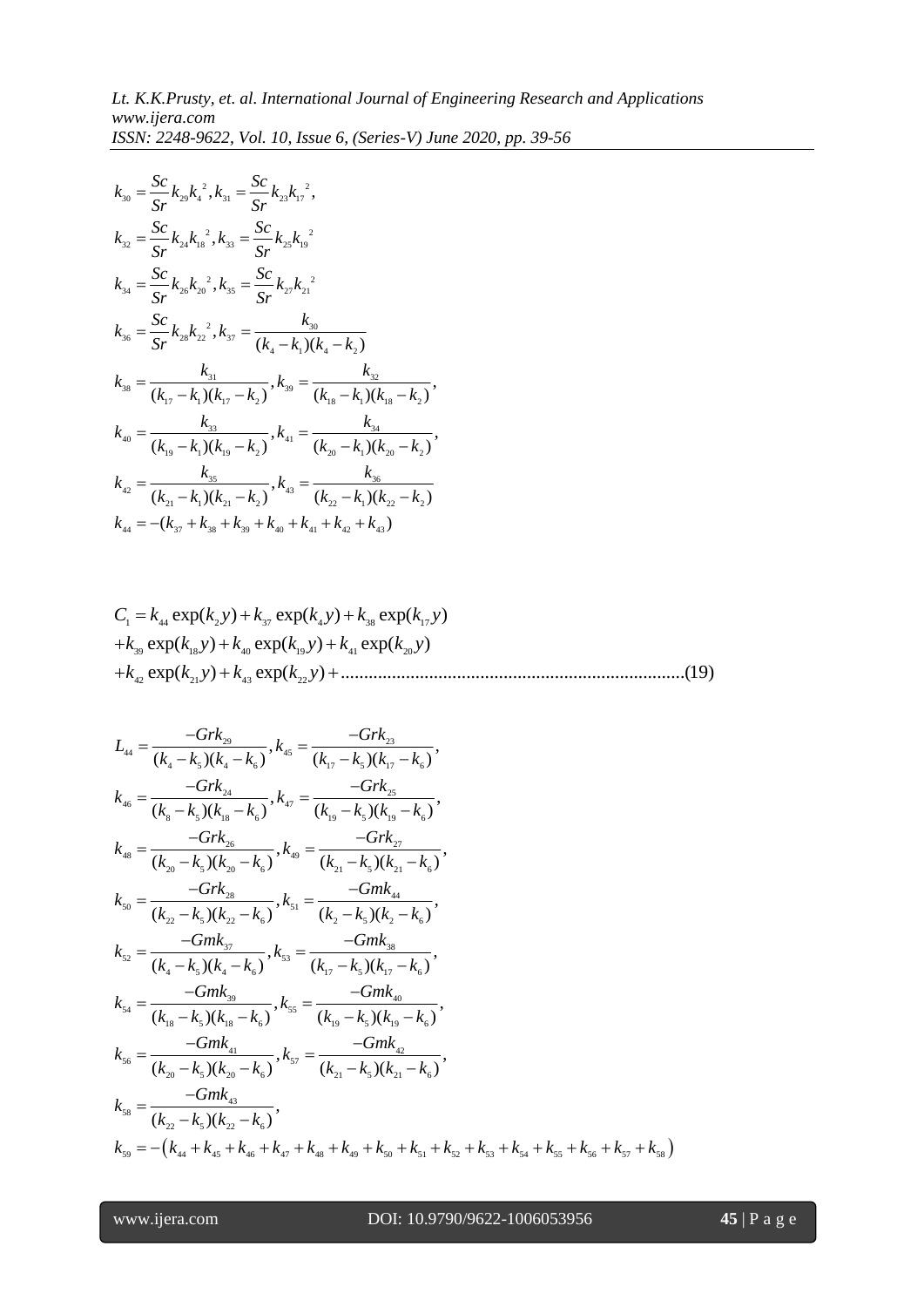$$
1255N: 2248-9622, Vol. 10, Issue 6, (Series-V) June 2020, pp. 39-56
$$
\n
$$
k_{60} = k_{52} + k_{44}, k_{61} = k_{53} + k_{45},
$$
\n
$$
k_{62} = k_{54} + k_{46}, k_{63} = k_{55} + k_{47},
$$
\n
$$
k_{64} = k_{56} + k_{48}, k_{65} = k_{57} + k_{49},
$$
\n
$$
k_{66} = k_{58} + k_{50}, L_{10} = k_9 + k_7,
$$
\n
$$
u_1 = k_{59} \exp(k_6 y) + k_{60} \exp(k_4 y) + k_{61} \exp(k_{17} y) +
$$
\n
$$
k_{62} \exp(k_{18} y) + k_{63} \exp(k_{19} y) + k_{64} \exp(k_{20} y) +
$$
\n
$$
k_{65} \exp(k_{21} y) + k_{66} \exp(k_{22} y) + k_{51} \exp(k_2 y) +
$$
\n
$$
u = u_0 + E u_1 = k_8 \exp(k_2 y) + L_{10} \exp(k_4 y) + k_{10} \exp(k_6 y)
$$
\n
$$
k_{59} \exp(k_6 y) + k_{60} \exp(k_4 y) + k_{61} \exp(k_{17} y) +
$$
\n
$$
+ E \begin{pmatrix} k_{59} \exp(k_{18} y) + k_{63} \exp(k_{19} y) + k_{64} \exp(k_{20} y) + k_{65} \exp(k_{21} y) + k_{66} \exp(k_{22} y) + k_{51} \exp(k_{22} y) + k_{51} \exp(k_{22} y) + k_{51} \exp(k_{22} y) \end{pmatrix}
$$

$$
(k_{65} \exp(k_{21}y) + k_{66} \exp(k_{22}y) + k_{51} \exp(k_2y)
$$
  
\n
$$
\theta = \theta_0 + E\theta_1
$$
  
\n
$$
= \exp(k_4y)
$$
  
\n
$$
+ E\left(\frac{k_{29} \exp(k_4y) + k_{23} \exp(k_{17}y) + k_{24} \exp(k_{18}y)}{k_{25} \exp(k_{19}y) + k_{26} \exp(k_{20}y) + k_{27} \exp(k_{21}y)}\right)
$$
.................(22)

$$
(+k_{28} \exp(k_{22} y)
$$
  
\n
$$
C = C_0 + EC_1
$$
  
\n
$$
= (1 - L_1) \exp(k_2 y) + L_1 \exp(k_4 y)
$$
  
\n
$$
+ E\left(k_{44} \exp(k_2 y) + k_{37} \exp(k_4 y) + k_{38} \exp(k_{17} y) + k_{48} \exp(k_{19} y) + k_{41} \exp(k_{20} y)\right)
$$
  
\n
$$
+ k_{42} \exp(k_{21} y) + k_{43} \exp(k_{22} y) + k_{44} \exp(k_{22} y)
$$

## **IV. RESULTS AND DISCUSSION**

In order to point out the effects of various flow parameters over velocity distribution, temperature field and concentration species of flow characteristic, the followingdiscussion is set out. The graphs are analysed on the basis of following set of datas (M=  $1.2$ ; k = 0.1; E=0.0001; Gr = 5.0;

Gm = 5.0; Pr = 0.71; Sr=0.75; Sc = 1.02; S = 0.5; k0=0.01, F=2) keeping fixed and varying some of the pertinent parameters such as permeable parameter, radiation parameter, chemical reaction parameter, Heat source parameter,Soret number,Magnetic parameter, Schmidt number.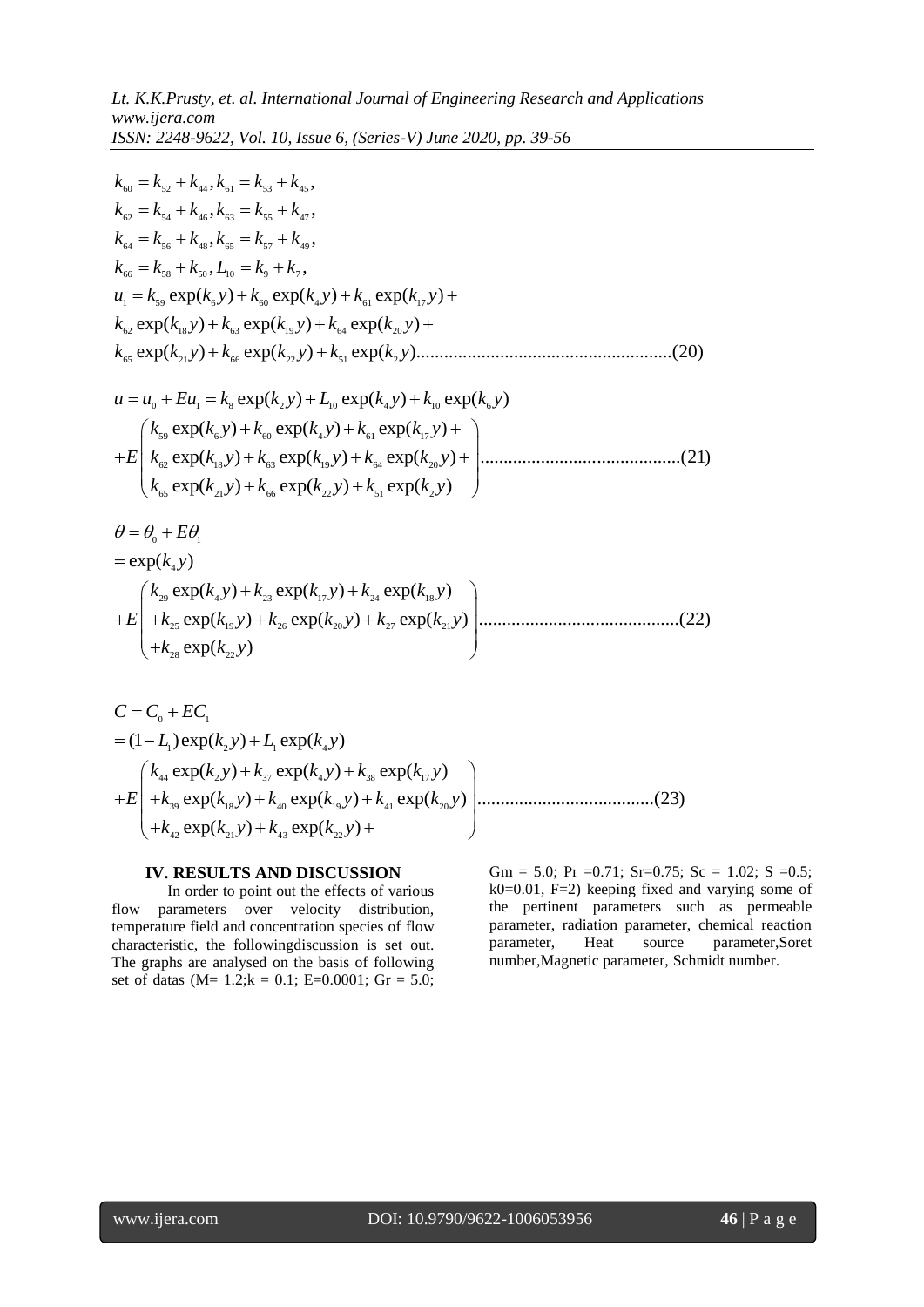

**Fig.1** Effect of permeable parameter over concentration field

Fig. 1 depicts the concentration profiles for different values of chemical reaction parameter  $k_0$ . It is found that  $k_0$  decreases the fluid concentration species. The concentration profiles variation for different values of  $k_0$  is analysed from which it is noticed that concentration decreases

with an increase in chemical reaction parameter. This is due to the chemical reaction mass diffuses from higher concentration levels to lower concentration levels. Sivaraj and Rushi Kumar [29] and Muthucumarswamyand Ganesan [15], also observed the similar result.



**Fig.2** Effect of chemical reaction parameter over velocity field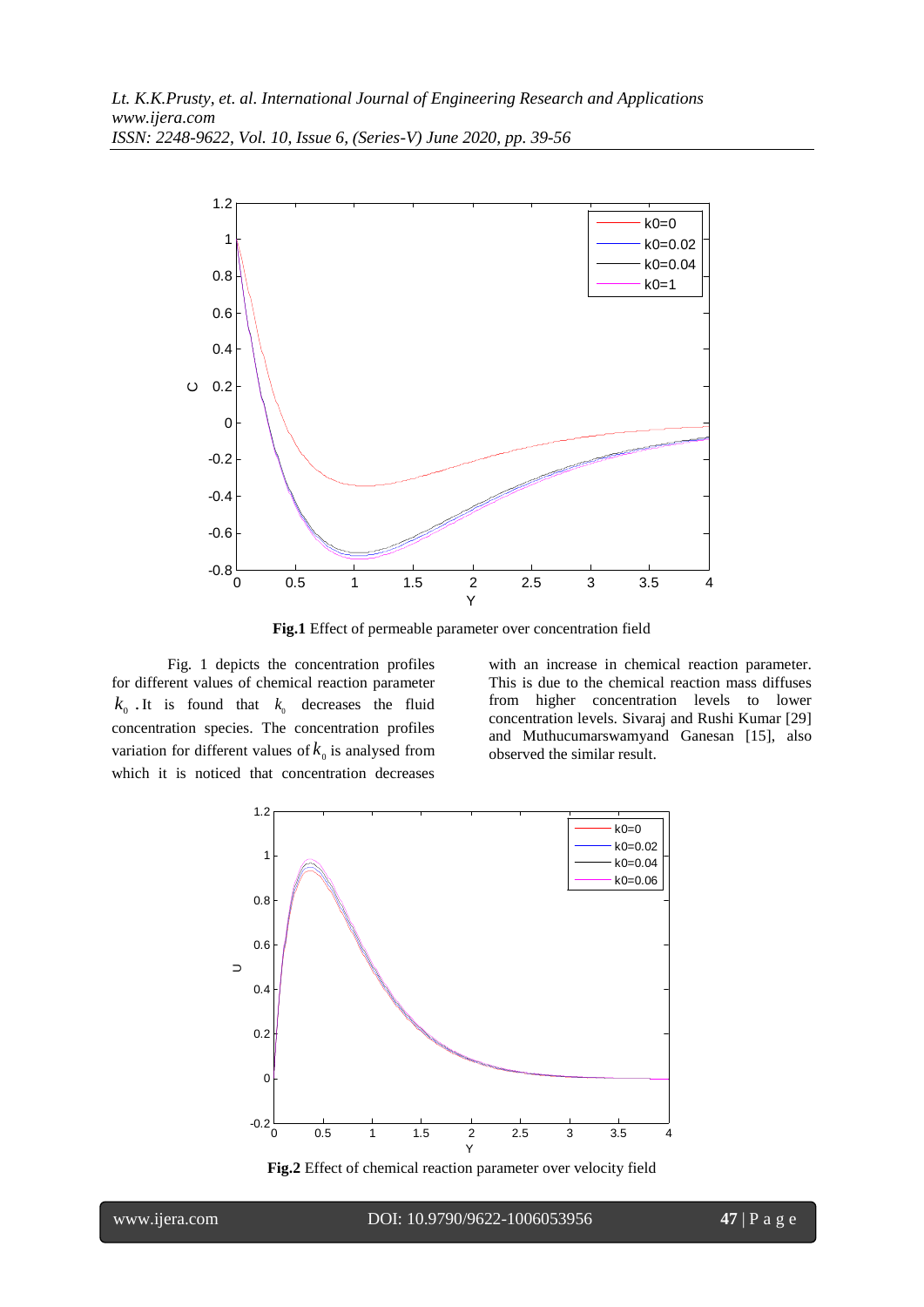*Lt. K.K.Prusty, et. al. International Journal of Engineering Research and Applications www.ijera.com ISSN: 2248-9622, Vol. 10, Issue 6, (Series-V) June 2020, pp. 39-56*

Fig. 2 depicts the velocity profiles for various values of *k*0 . From this figure it is observed that fluid velocity increases as *k*0 increases and reaches its maximum over a very short distance from the plate and then gradually reaches to zero. Physically, an increase in the chemical reaction parameter leads the rise in the flow of fluid through it.

In order to assess the accuracy of the numerical results, we have compared our results with accepted data sets for the velocity, temperature and concentration profiles for a stationary vertical porous plate subject to the action of uniform magnetic field and in presence of thermal and mas buoyancy corresponding to the case computed by Raju (45)i.e., in the absence of the Soret effects, radiation parameter and Schmidt number we observed that the effects of all parameters on velocity and temperature profiles are in good agreement with the comparison of Raju (45).

Figure 2 illustrates the behaviour of the velocity for different values of chemical reaction parameter k0. It is seen that the velocity increases with increasing chemical reaction parameter K0. For large value of chemical reaction parameter effect on velocity is negligible as Y increases.



**Fig.3** Effect of permeable parameter over velocity field

Fig.3 depicts the behaviour of physical parameter permeable parameter of the porous medium over velocity field. It is observed that the velocity distribution increases with the increase of permeable parameter. Hence it tends to rises the velocity boundary layer and fluid flow velocity rises.

When the holes of the porous medium become large, the resistance of the medium may be neglected. The similar result is seen by Ravikumar et al. [22] and Raju et al. [28]. In their study Mishra et al. [32] showed that, the free convection current due to thermal buoyancy, mass buoyancy and porosity of the medium enhances the fluid velocity. Gireesh Kumar and Satyanarayana [31] observed that the velocity profile increases with increase of thermal Grashof number  $(Gr)$  and Solutal Grashof number  $(Gm)$  and they have also observed that the velocity decreases with increase in magnetic parameter. Hence our observation in respect of these parameters agrees with [31, 32] in the absence of radiation and chemical reaction. Thus, the above result indicates that heavier species with lower thermal conductivity reduces the fluid flow.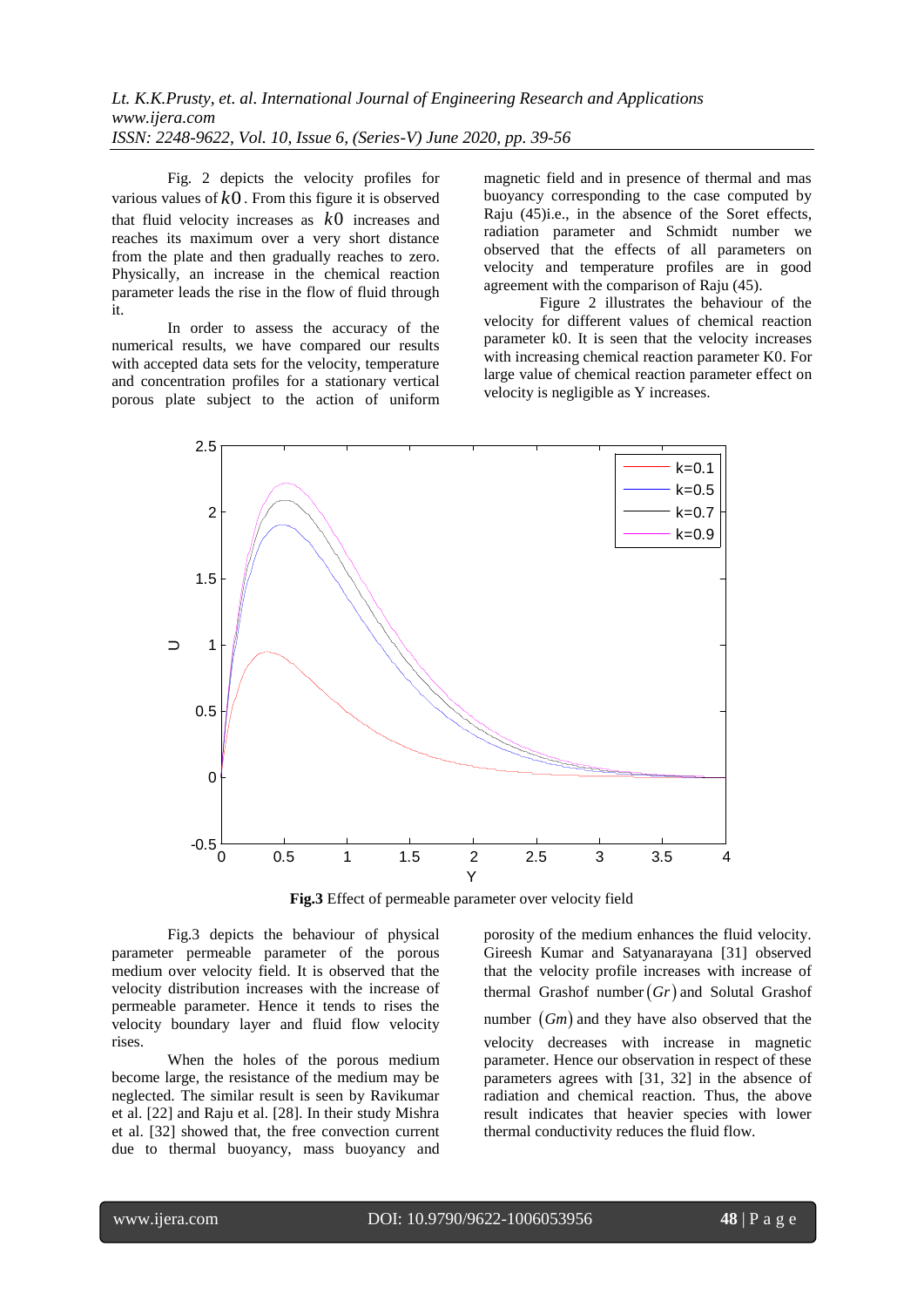

**Fig.4** Effect of radiation parameter over velocity field

Velocity profiles for different values of radiation parameter are presented in Fig. 4. It is noticed that velocity boundary layer and velocity distribution decreases with an increase in radiation parameter. Manivannan et al. [24] also concluded the same result.

The influence of radiation parameter (F) on velocity profiles is shown in Figs. 4 and it can be observed that there is a decrement in the velocity profiles when there is an increase in the radiation parameter. This may happen due to the fact that an increase in the radiation parameter reduces the thermal boundary layer. In view of this we can conclude that influence of radiation is more significant as  $F \rightarrow \neq 0$  (0) and it can be neglected as  $F \rightarrow \infty$ . This agrees with the general physical behaviour of the radiation parameter. Also, it is observed that an increase in radiation parameter shows more impact on the velocity profiles of the radiating fluid compared with the Newtonian fluid.



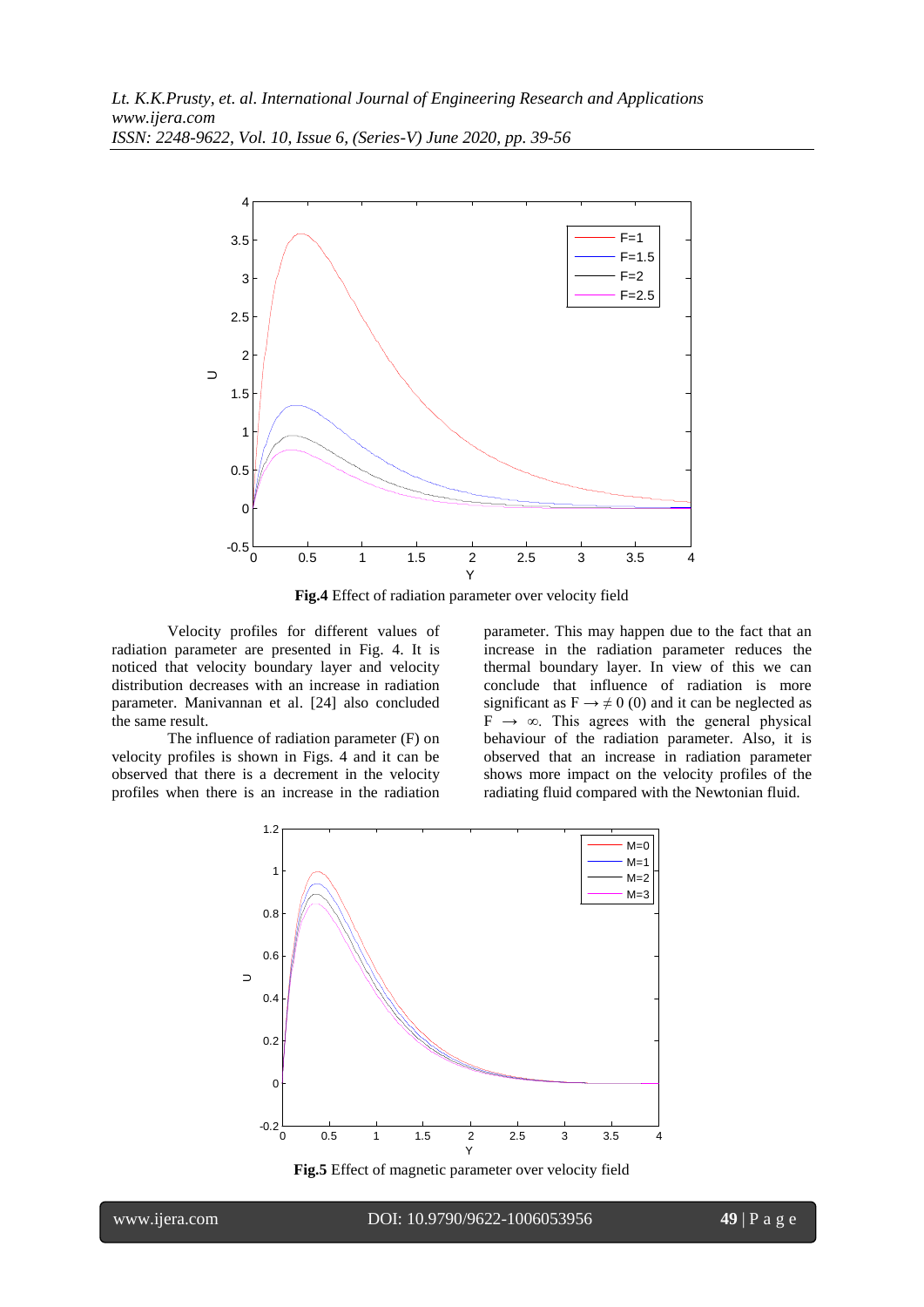Fig. 5 shows the effect of magnetic parameter *M* on the velocity. From this figure it is observed that velocity decreases as the values of  $M$  is increased. This is due to the application of a magnetic field to an electrically conducting fluid produces a dragline force which causes reduction in the fluid velocity

The Nusselt number is the ratio of convective to conductive heat across a boundary in a fluid. The convection and conduction heat flows are parallel to each other and to the surface normal of the boundary surface, and are perpendicular to the mean fluid flow in the simple case. The rate of heat transfer in terms of the Nusselt number is given by

(see Raju et al. [21, 28]).  
\n
$$
Nu = -\left(\frac{\partial \theta}{\partial y}\right)_{y=0}
$$
\n
$$
= -k_4 - E\left(k_{29}k_4 + k_{23}k_{17} + k_{24}k_{18} + k_{25}k_{19} + k_{26}k_{20} + k_{27}k_{21} + k_{28}k_{22}\right) \dots \dots \dots \dots \dots (24)
$$

The skin friction coefficient is a dimensionless skin shear stress which is non-dimensionalised by the dynamic pressure of a free stream. Skin friction coefficient refers to a local value and physically refers to the ratio between local shear stress to characteristic dynamics pressure.

The non-dimensional skin friction at the surface is given by  
\n
$$
\tau = \left(\frac{\partial u}{\partial y}\right)_{y=0} = \left[k_2k_8 + k_{10}k_6 + L_{10}k_4\right]
$$
\n
$$
+E\left(\frac{k_6k_{59} + k_4k_{60} + k_{61}k_{17} + k_{62}k_{18}}{+k_{63}k_{19} + k_{64}k_{20} + k_{65}k_{21} + k_{66}k_{22} + k_{51}k_2}\right)
$$
\n(25)

Another important physical quantity of interest is the Sherwood number. The Sherwood number (Sh)<br>also called the mass transfer Nusselt number is a<br>dimensionless number used in mass-transfer<br> $Sh = -\left(\frac{\partial C}{\partial s}\right) = -k_2(1-L_1) - k_4L_1$ dimensionless number used in mass-transfer

operation. It represents the ratio of convective mass transfer to the rate of diffusive mass transport, which is in non-dimensional form is given by

the snerwood number. The sierwood number (sn)  
also called the mass transfer Nusselt number is a  
dimensionless number used in mass-transfer  

$$
Sh = -\left(\frac{\partial C}{\partial y}\right)_{y=0} = -k_2 \left(1 - L_1\right) - k_4 L_1
$$

$$
-E \left(k_{44}k_2 + k_{37}k_4 + k_{38}k_{17}\right) - E \left(k_{43}k_3 + k_{40}k_{19} + k_{41}k_{20}\right) \dots
$$

39 18 40 19 41 20 42 21 43 2 2 ....................................................................(26) *k k k k k k k k k E k* 

Comparison of the results: In order to assess the accuracy of our method, we have compared our results with accepted data sets for the velocity distribution for a case of MHD free convictive, dissipative boundary layer flow embedded with heat source past along a porous vertical surface, corresponding to the case computed by Mahapatra et al. [26] and Raju et al.[45], in the absence of magnetic field and the absence of thermal radiation by taking different values for Schmidtnumber, Soret number and keeping the other parameters fixed and these results are presented in graphs. Clearly the results of this comparison are found to be in good agreement.

 $\partial C$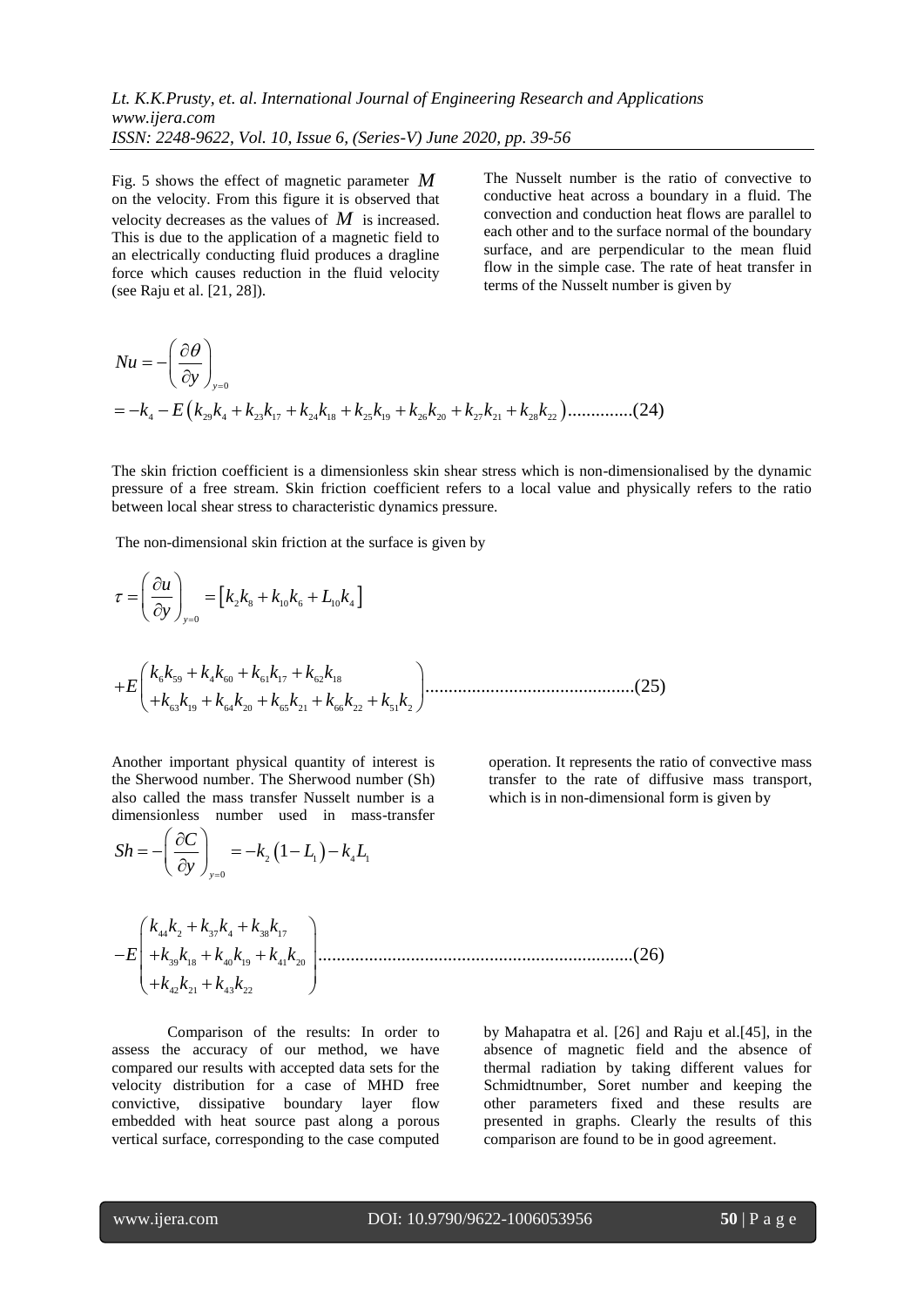

**Fig.6** Effect of radiation parameter over temperature field

Temperature profiles are displayed through Figs. 6 and 7. In Fig. 6, the effect of radiation parameter *F* is observed on the temperature, it is known that temperature decreases with the increase in  $F$ . Hence the thermal boundary layer reduces due to this. A similar result is shown by Raju et al. [13].

Fig.7 depicts the effect of heat source parameter over temperature profile. It is observed that temperature field increase with rise of heat source parameter. Hence, thermal boundary layer and temperature of the fluid increases due to increment of heat source parameter. The result will

not vary if we take the sink parameter instead of heat source parameter.

Fig.8 depicts the effect of Schmidt number over concentration field. It is observed that Schmidt number produces opposite behaviour i.e. concentration field reduces with the increase of Schmidt number. Hence the concentration species and concentration boundary layer also reduces with increment of Schmidt number.

Fig.9 reflects the effect of Soret number over concentration field. It is observed that Soret number increases with the rise of concentration distribution. Hence, the concentration boundary layer and concentration species of the fluid increases with the increases of Soret number.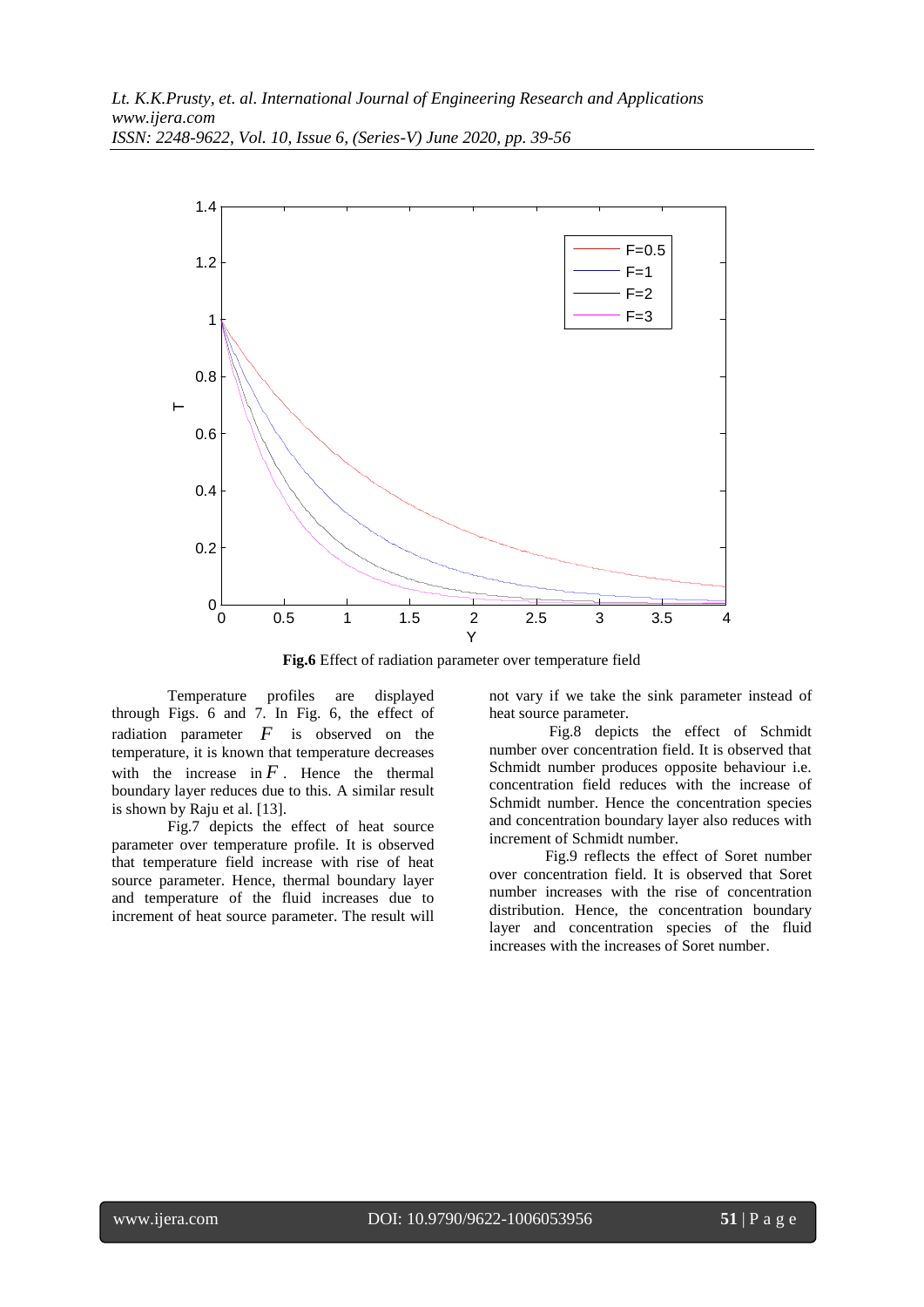

**Fig.7** Effect of Heat source parameter over temperature field



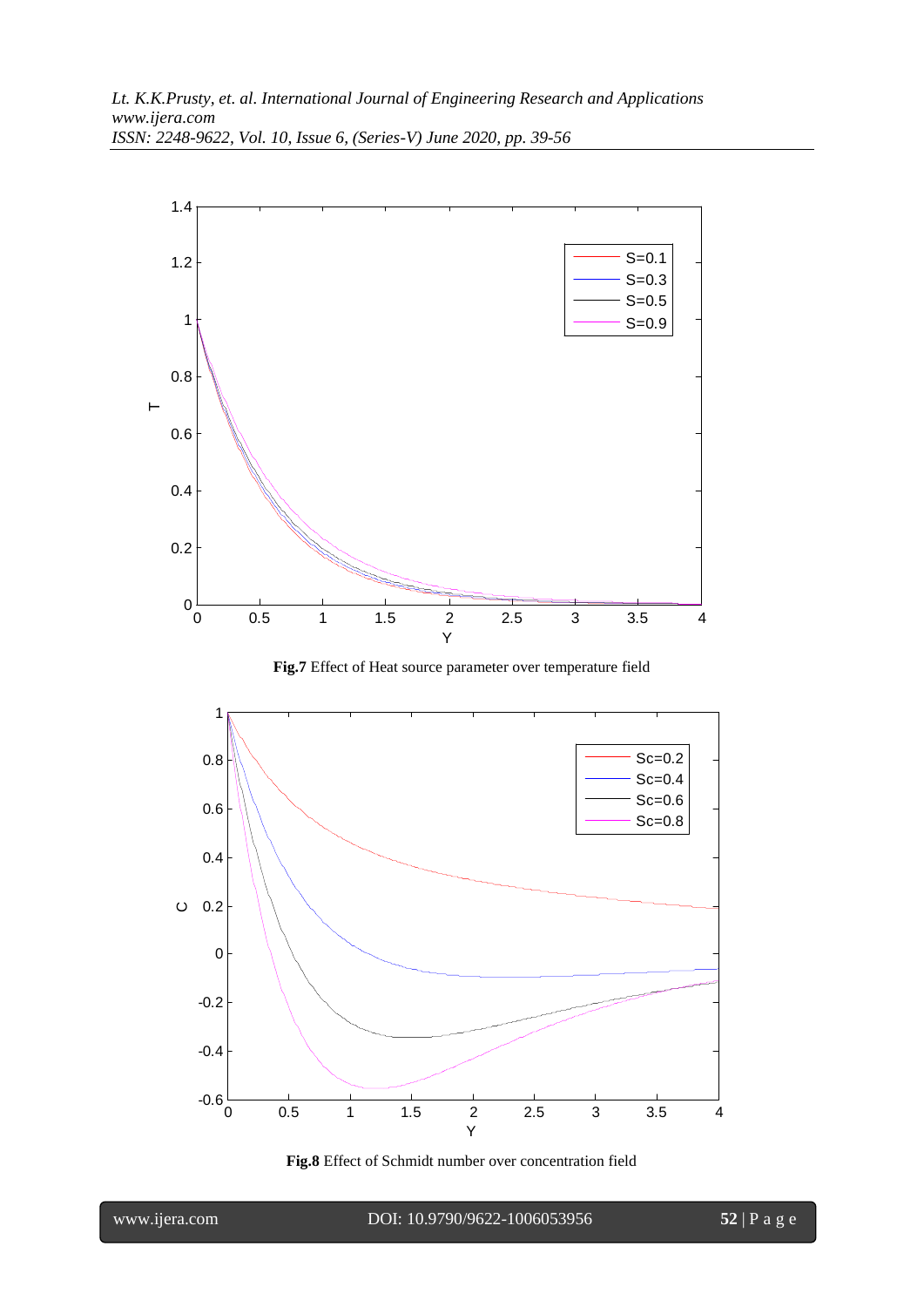

**Fig.9** Effect of Soret number over concentration field

## **V. CONCLUSIONS**

In this paper we have studied the effects of Soret number, chemical reaction and radiation, heat source, Schmidt number on MHD free convection flow through a porous medium bounded by a vertical surface subjected to the action of uniform magnetic field applied normal to the surface. In addition we have studied the combined effect and influence of thermal and solutal buoyancy associated to the flow characteristics. In the analysis of the flow the following conclusions are made

- The velocity of a fluid increases with the permeability parameter *k* and chemical reaction parameter where it decreases with the increase in magnetic parameter  $M$ , radiation parameter *F* .
- In most cases the velocity attains a maximum near the surface and there after decreases.
- Temperature decreases with the increase radiation parameter and increases with heat source parameter.
- Concentration decreases with an increase in chemical reaction parameter, Schmidt number where as it increases with an increase in Soret number.

# *C* : Non-dimensional fluid concentration

- *C*\* : Concentration
- $C_{\infty}$ : Fluid concentration far away from the wall
- $c_p$ : Specific heat at a constant pressure
- *D* : Mass diffusivity
- *E* : Eckert number
- *b e* : Planck function
- *F* : Radiation parameter
- *Gm* : Mass Grashof number
- *Gr* : Thermal Grashof number
- *g* : Gravitation due to acceleration

 $k$ : Non-dimensional permeability coefficient of a porous medium

- $k_{0}$ : Non-dimensional rate of chemical reaction
- $O<sub>0</sub>$ : Heat source
- $k_c$ : Rate of chemical reaction
- $k_{\scriptscriptstyle P}$  : Permeability of porous medium
- $K_{\lambda w}$ : Absorption coefficient
- *M* : Magnetic parameter
- *Nu* : Nusselt number
- *Pr* : Prandtl number

## **Nomenclature**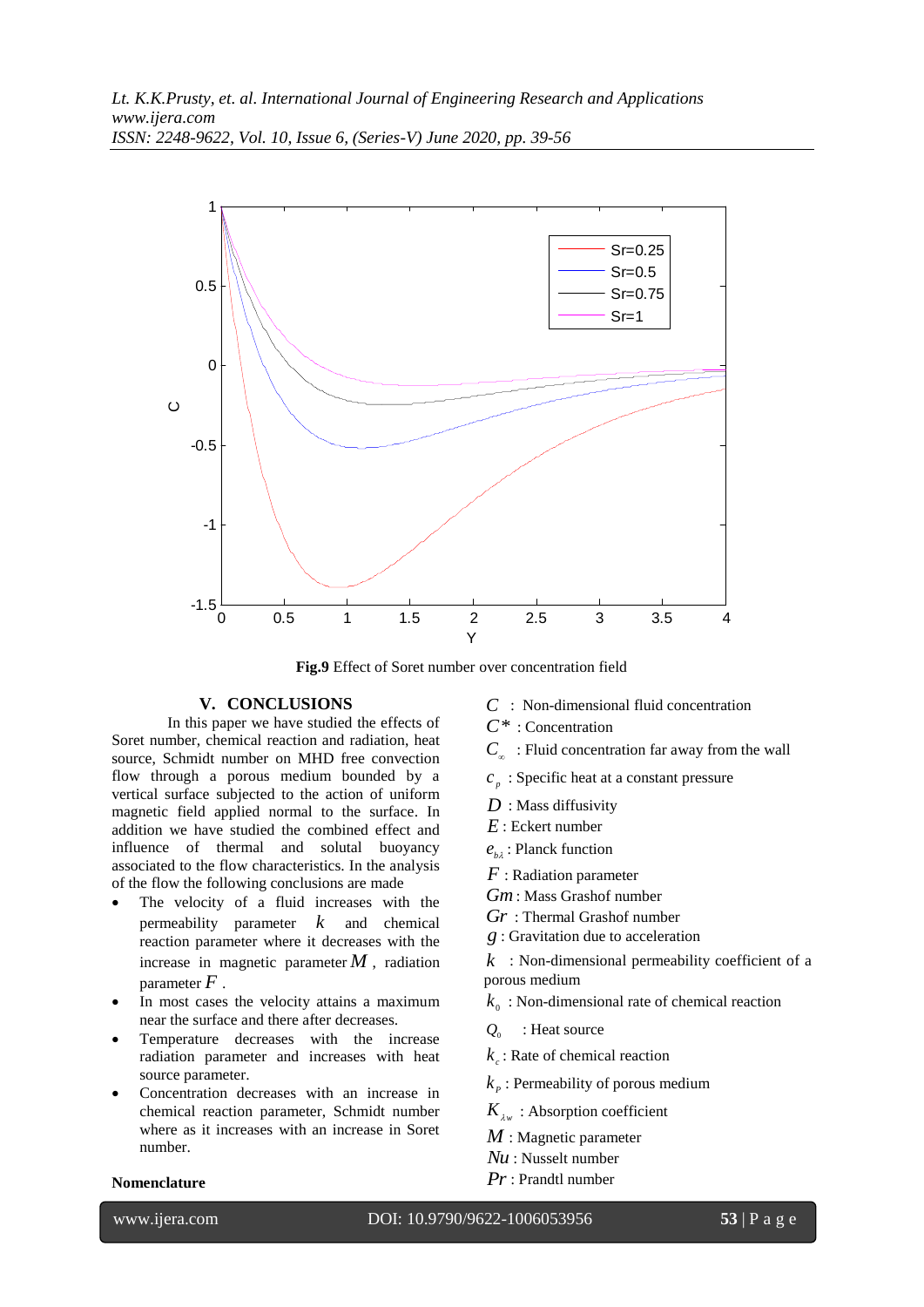$qr$ : Radiative heat flux

*Sc* : Schmidt number

*T* : Fluid temperature far away from the wall

*T* \* : Temperature

 $u^*$ ,  $v^*$ : Velocity components

- *u* : Non-dimensional velocity
- $v_0$ : suction velocity
- S: Heat source parameter

Greek symbols

 $\kappa$ : Thermal conductivity

- $\nu$ : Kinematic viscosity
- $\sigma$ : Electrical conductivity
- $\mu$ : Dynamic viscosity
- $\beta_{\scriptscriptstyle T}$  : Co-efficient of volume expansion

 $\beta_c$  : Co-efficient of volume expansion with concentration

 $\rho$ : Fluid density

 $\tau$ : Non-dimensional skin friction

 $\theta$ : Non-dimensional temperature

Subscripts and super scripts

*W* : Wall

: Far away from the wall

Prime: denotes differentiation with respect to *y*

#### **REFERENCES**

- [1]. Cussler EL. Diffusion mass transfer in fluid systems. London: Cambridge University Press; 1988, 1988.
- [2]. B.C. Sakiadis, Boundary-layer behaviour on continuous solid surfaces, Amer. Inst. Chem. Eng. J. 7 (1961) 26–28.
- [3]. L.J. Crane, Flow past a stretching plate, Z. Angew. Math Phys. 21 (1970) 645–647.
- [4]. P.S. Gupta, A.S. Gupta, Heat and mass transfer on a stretching sheet with suction or blowing, Canad. J. Chem. Eng. 55 (1977) 744–746.
- [5]. V.M. Soundalgekar, Stokes problem for elastic-viscous fluid, Rheol. Acta 13 (1974) 177–179.
- [6]. B. Siddappa, B.S. Khapate, Rivlin–Ericksen fluid flow past a stretching sheet, Rev. Roumaine Sci. Tech. Mech. Appl. 2 (1976) 497–505.
- [7]. J.E. Danberg, K.S. Fansler, A non-similar moving wall boundary-layer problem, Quart. Appl. Math. 34 (1976) 305–309.
- [8]. Raju MC, Varma SVK. Unsteady MHD free convection oscillatory Couette flow through a porous medium with periodic

walltemperature. J Future Eng Technol 2011; 6(4):7–12.

- [9]. Magyari E, Pop I, Keller B. Analytical solutions for unsteady free convection flow through a porous media. J Eng Math2004; 48:93–104.
- [10]. Ravikumar V, Raju MC, Raju GSS. Heat and mass transfer effects on MHD flow of viscous fluid through nonhomogeneousporous medium in presence of temperature dependent heat source. Int J Contemp Math Sci 2012; 7(32):1597–604.
- [11]. Chamkha AJ. Hydro magnetic combined heat and mass transfer by natural convection from a permeable surface embedded in a fluid saturated porous medium. Int J Numer Methods Heat Fluid Flow 2000; 10(5):455– 76.
- [12]. Makinde DO, Mhone YP. Heat transfer to MHD oscillatory flow in a channel filled with porous medium. Roman J Phys2005; 50:931– 8.
- For the best best three interests of the specific specific specific specific specific specific specific specific specific specific specific specific specific specific specific specific specific specific specific specific [13]. Hayat T, Mustafa M, Pop I. Heat and mass transfer for Soret and Dufour's effect on mixed convection boundary layer flow over a stretching vertical surface in a porous medium filled with a viscoelastic fluid. Commun Nonlinear Sci Numer Simul 2010; 15(5):1183–96.
	- [14]. Soundalgekar VM, Takhar HS, Radiative convective flow past a semi-infinite vertical plate. Model Meas Control 1992; 51:31–40.
	- [15]. Takhar HS, Gorla SR, Soundalgekar VM. Radiation effects on MHD free convection flow of a radiating gas past a semi-infinite vertical plate, Int J Numer Methods Heat Fluid Flow 1996; 6:77–83.
	- [16]. Hossain AM, Alim MA, Rees DAS, effect of radiation on free convection from a porous a vertical plate, Int J Heat Mass Transfer 1999; 42:181–91.
	- [17]. Muthucumarswamy R, Kumar GS, Heat and mass transfer effects on moving vertical plate in the presence of thermal radiation. Theor Appl Mach 2004; 31(1):35–46.
	- [18]. Mazumdar MK, Deka RK. MHD flow past an impulsively started infinite vertical plate in presence of thermal radiation, Roman J Phys 2007; 52(5–7):565573.
	- [19]. Raju MC, Varma SVK, Ananda Reddy N. Radiation and mass transfer effects on a free convection flow through a porous medium bounded by a vertical surface. J Future Eng Technol 2012; 7(2):7–12.
	- [20]. Takhar HS, Chamkha AJ, Nath G. Flow and mass transfer on a stretching sheet with a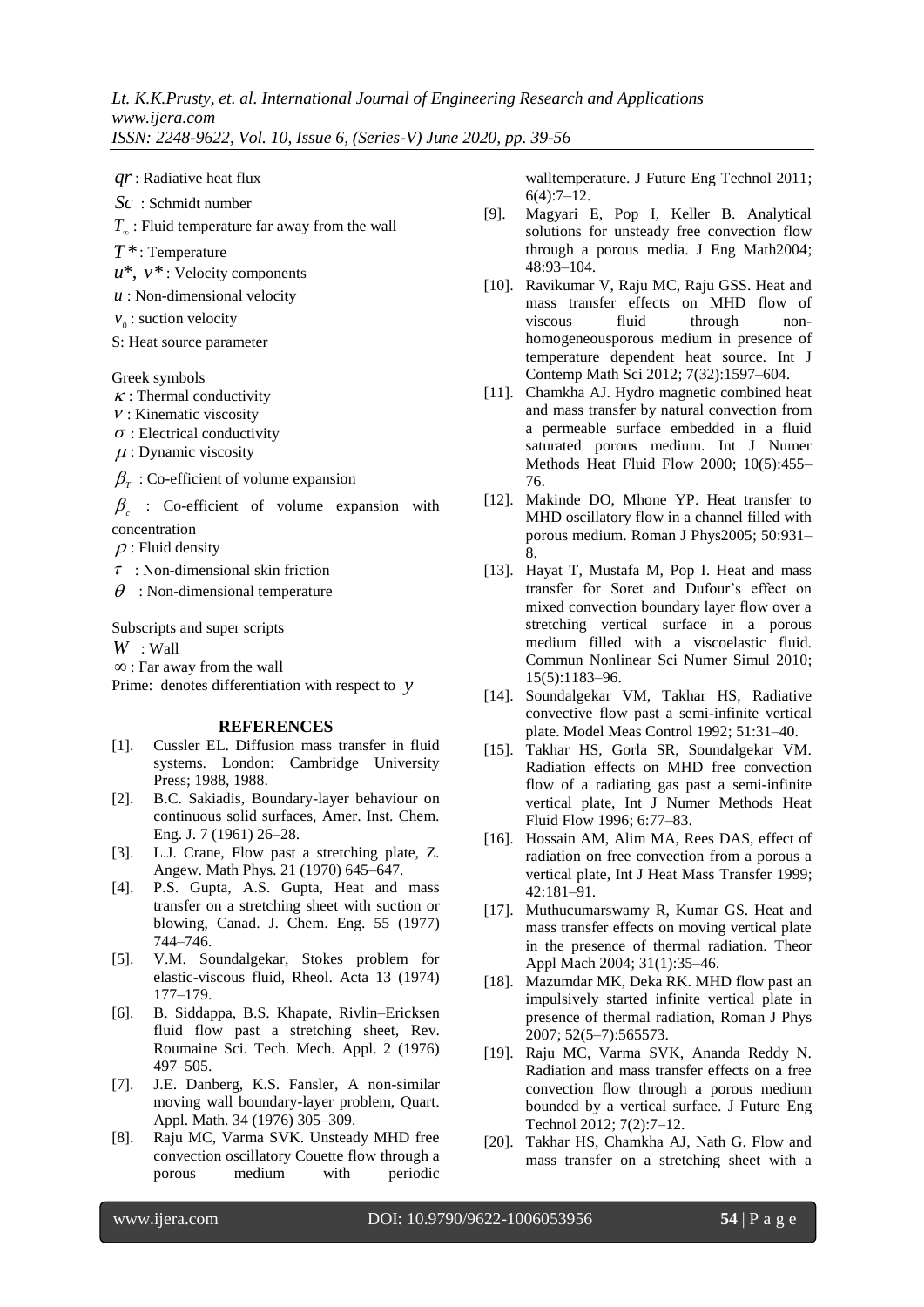magnetic field and chemically reactive species. Int J Eng Sci 2000; 38(12):1303–14.

- [21]. Muthucumarswamy R, Ganesan RP, Effect of chemical reaction and injection on flow characteristics in an unsteady upward motion of an isothermal plate. J Appl Mech Tech Phys 2001; 42(4):665-71.
- [22]. Chamkha AJ. MHD flow of a uniformly stretched vertical permeable surface in the presence of heat generation/absorption and a chemical reaction, Int Commun Heat Mass Transfer 2003; 30(3):413–22.
- [23]. Kandasamy R, Periasamy K, SivagnanaPrabhu KK,Effects of chemical reaction, heat and mass transfer along a wedge with heat source and concentration in the presence of suction or injection. Int J Heat Mass Transfer 2005; 48(7):1388–94.
- [24]. Kumar H. Radiative heat transfer with hydro magnetic flow and viscous dissipation over a stretching surface in the presence of variable heat flux. Therm Sci 2009; 13(2):163–9.
- [25]. Abdulla IA. Analytic solution of heat and mass transfer over a permeable stretching plate affected by chemical reaction, internal heating, Dufour-Soret effect and Hall effect. Therm Sci 2009; 13(2):183–97.
- [26]. Singh P, Tomer NS, Kumar S, Sinha D. Effect of radiation and porosity parameter on MHD flow due to stretching sheet in porous media. Therm Sci 2011; 15(2):517–26.
- [27]. Raju MC, Varma SVK, Rao RRK. Unsteady MHD free convection and chemically reactive flow past an infinite vertical porous plate,i-manager J Future Eng Technol 2013; 8(3):35–40.
- [28]. Ravikumar V, Raju MC, Raju GSS, Chamkha AJ. MHD doublesdiffusive and chemically reactive flow through porous mediumbounded by two vertical plates. Int J Energy Technol 2013; 5(4):1–8.
- [29]. Muthucumarswamy R. Effects of chemical reaction on a moving isothermal vertical surface with suction. Acta Mech 2002; 155:65–70.
- [30]. Manivannan K, Muthucumarswamy R, Thangaraj V. Radiation and chemical reaction effects on isothermal vertical oscillating plate with variable mass diffusion. Therm Sci 2009; 13(2):155–62.
- [31]. Sharma PR, Kumar N, Sharma P. Influence of chemical reaction and radiation on unsteady MHD free convection flow and masstransfer through viscous incompressible fluid past a heatedvertical plate immersed in porous medium in the presence of heat source. Appl Math Sci 2011; 5(46):2249–60.
- [32]. Mahapatra N, Dash GC, Panda S, Acharya M. Effects of chemical reaction on free convection flow through a porous medium bounded by a vertical surface, J Eng Phys Thermo Phys 2010; 83(1).
- [33]. Cogley AC, Vincenti WG, Gill SE. Differential approximation for radiative transfer in a non-gray gas near equilibrium. AIAA J1968; 6:551–3.
- [34]. Raju KVS, Sudhakar Reddy T, Raju MC, Satya Narayana PV, Venkataramana S. MHD convective flow through porous medium in a horizontal channel with insulated and impermeable bottom wall in the presence of viscous dissipation and Joule heating. Ain Shams Eng J 2014; 5(2):543–51.
- [35]. Sivaraj R, Rushi Kumar B. Chemically reacting dusty viscoelastic fluid flow in an irregular channel with convective boundary. Ain Shams Eng J 2013; 4(1):93–101.
- [36]. SatyaNarayana PV, Venkateswarlu B, Venkataramana S. Effects of Hall current and radiation absorption on MHD micropolar fluid in a rotating system. Ain Shams Eng J 2013; 4(4):843–54.
- [37]. Gireesh Kumar J, Satyanarayana PV. Mass transfer effect on MHD unsteadies free convective Walters's memory flow with constant suction and heat sink. Int J Appl Math Mech 2011; 7(19):97–109.
- [38]. Mishra SR, Dash GC, Acharya M. Mass and heat transfer effect on MHD flow of a viscoelastic fluid through porous medium with oscillatory suction and heat source. Int J Heat Mass Transfer 2013; 57:433–8.
- [39]. Andersson HI, Hansen OR, Holmedal B. Diffusion of a chemically reactive species from a stretching sheet. Int J Heat Mass Transfer, 1994; 37:659–64, (94)90137-6.
- [40]. Anyakoha MW. New School Physics, 3rd Edition Africana First Publisher Plc, 2010. p. 36–51.
- [41]. Batchelor GK, Shen C. Thermophoretic deposition of particles in gas flowing over cold surfaces, J Colloid Interface Sci, 1985 107:21–37, 9797(85)90145-6.
- [42]. Bird RB, Dai GC, Yarusso BJ, "The rheology and flow of viscoplastic materials", Rev Chem Eng, 1983; 1:1–83.
- [43]. Cussler EL. Diffusion Mass Transfer in Fluid Systems. London: Cambridge University Press; 1988.
- [44]. AM Salem, MA El-Aziz,"Effect of Hall currents and chemical reaction on hydromagnetic flow of a stretching vertical surface with internal heat